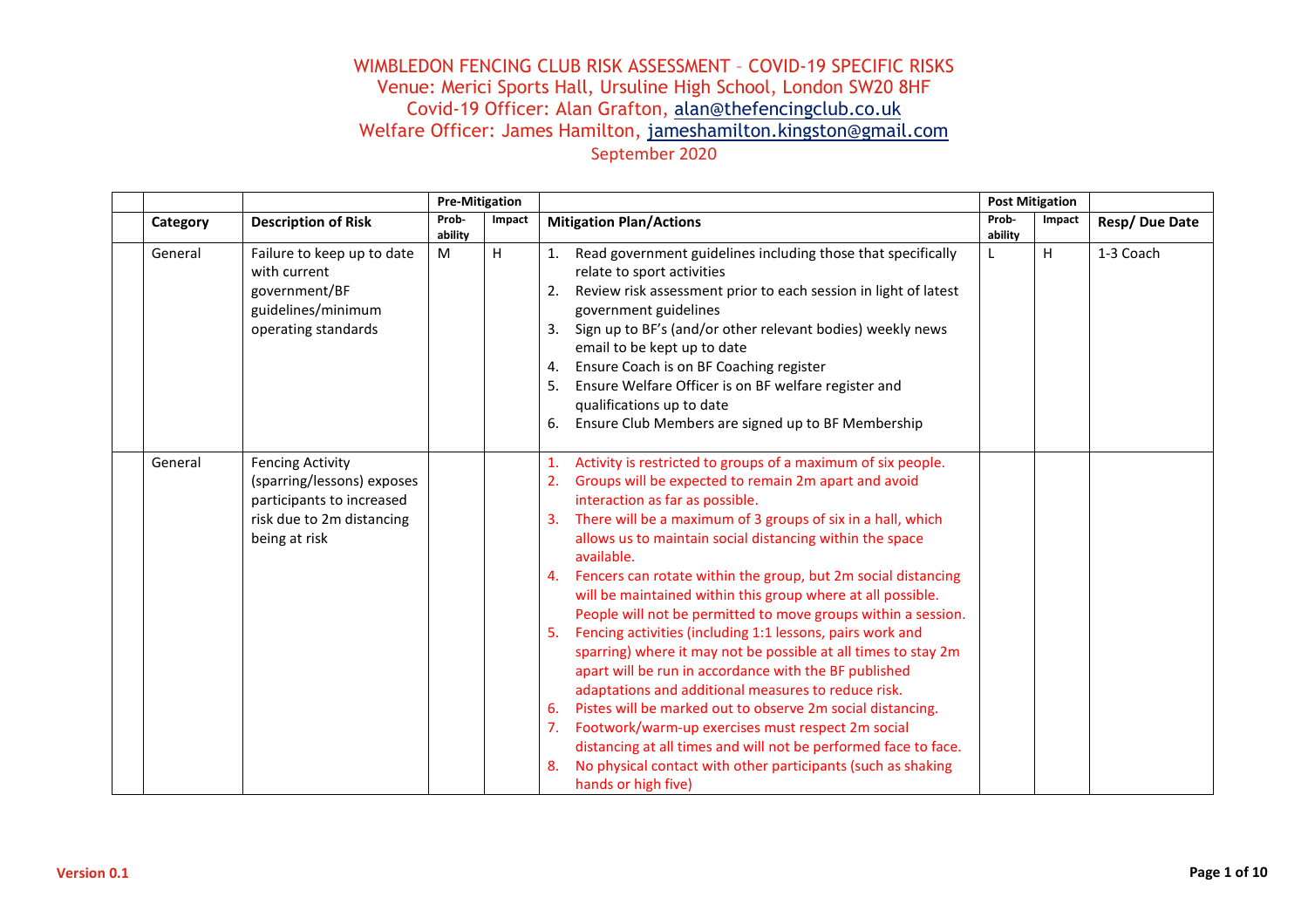|          |                            | <b>Pre-Mitigation</b> |        |                                                                                                                                                                                                                                                                                                                                                                                                                                                                                                                                                                                                                                                                                                                                                                                                                                                                                                                                                                                                                                                                                                                                                                                                                                                                                                                                                                                                                                                                                                                                           | <b>Post Mitigation</b> |        |               |
|----------|----------------------------|-----------------------|--------|-------------------------------------------------------------------------------------------------------------------------------------------------------------------------------------------------------------------------------------------------------------------------------------------------------------------------------------------------------------------------------------------------------------------------------------------------------------------------------------------------------------------------------------------------------------------------------------------------------------------------------------------------------------------------------------------------------------------------------------------------------------------------------------------------------------------------------------------------------------------------------------------------------------------------------------------------------------------------------------------------------------------------------------------------------------------------------------------------------------------------------------------------------------------------------------------------------------------------------------------------------------------------------------------------------------------------------------------------------------------------------------------------------------------------------------------------------------------------------------------------------------------------------------------|------------------------|--------|---------------|
| Category | <b>Description of Risk</b> | Prob-<br>ability      | Impact | <b>Mitigation Plan/Actions</b>                                                                                                                                                                                                                                                                                                                                                                                                                                                                                                                                                                                                                                                                                                                                                                                                                                                                                                                                                                                                                                                                                                                                                                                                                                                                                                                                                                                                                                                                                                            | Prob-<br>ability       | Impact | Resp/Due Date |
|          |                            |                       |        | 9. Adapted sparring between two individuals in the group can<br>take place and is limited to 1 x 15 hits or 3 x 5 hits, up to a<br>maximum of 10mins of fencing time and 15mins of elapsed<br>time. (This means, for example, a group could choose to run a<br>poule unique of 6 fencers where everyone fences each other<br>once only to 15 hits and each bout takes no longer than<br>10mins of fencing time and 15mins elapsed time)<br>10. Coaches will deliver a maximum of 15 min lessons to<br>individuals within a club session, but cannot give lessons to<br>fencers in different groups within the session.<br>11. Corps a corps, deliberate close quarter actions and any actions<br>that breach the 1m distancing are not permitted.<br>12. Fleching/running attacks are not permitted.<br>13. Face coverings should be worn whilst coaching (excluding<br>lessons, see below) and refereeing. Hand signals should be<br>used where possible in place of verbal signals.<br>14. Face coverings can be worn under fencing masks for low<br>intensity training. Participants (fencers and coaches) wearing<br>face coverings should monitor their breathing and heart rate<br>and take regular breaks. If face coverings are not being used,<br>fencing mask liners should be worn. Where face coverings are<br>used, coaches should adapt lessons and training to keep<br>physical intensity levels low with frequent breaks.<br>15. Participants should avoid any shouting/screaming, particularly<br>during 1:1 activities. |                        |        |               |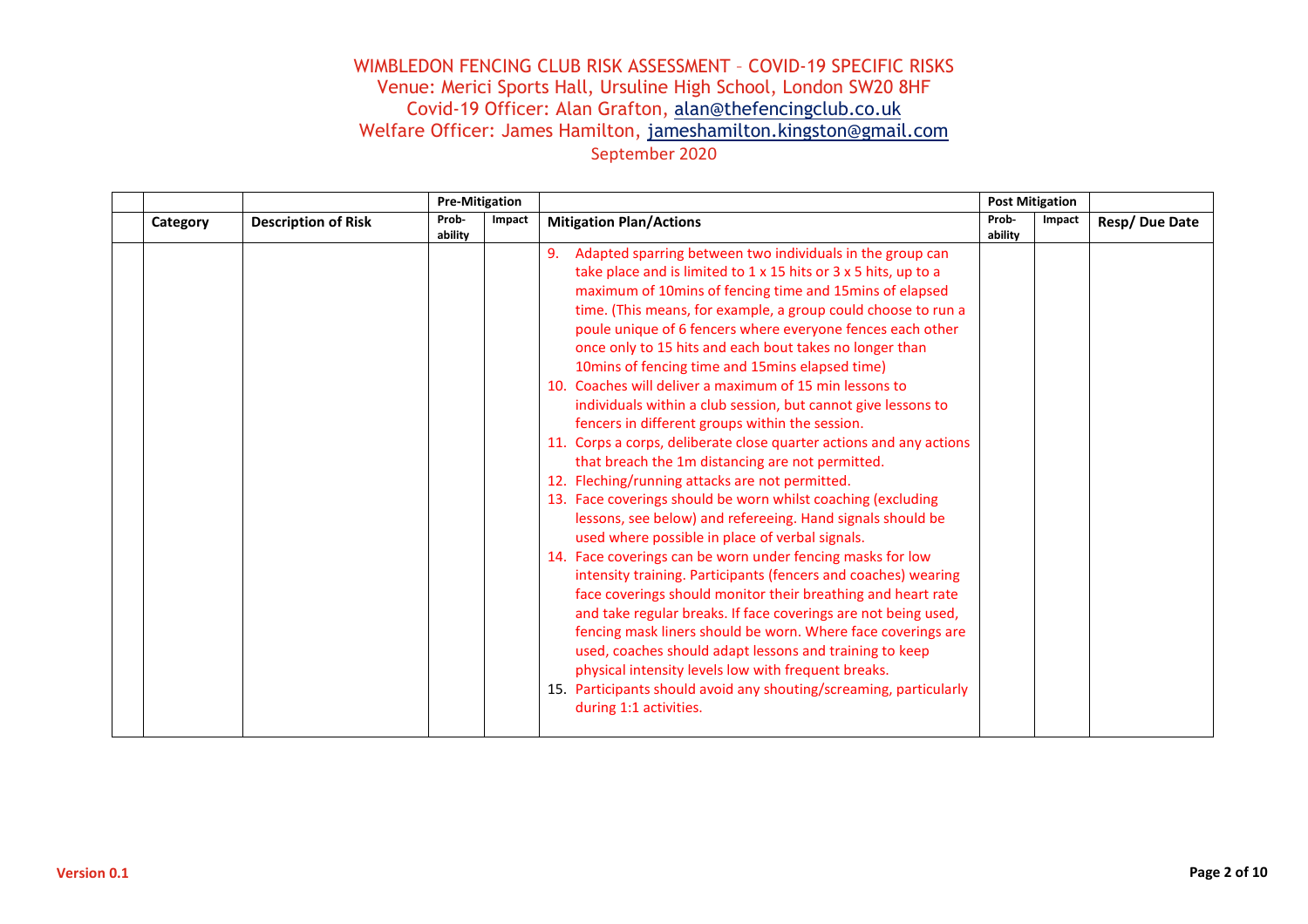| People-<br>Accident &<br>Injury    | After extended period of<br>inactivity, participants<br>injure themselves<br>performing movements -<br>eg muscle strain              | M | M | 16. Coaches are BF registered and operating within competency<br>levels<br>17. Ensure session includes an appropriate warm-up<br>18. All participants asked about any injuries prior to start<br>19. Participants asked to complete a 'return to fencing'<br>questionnaire which asks about the training they have been<br>doing during lockdown                                                                                                                                                                                                   | Coach                                                                                                      |
|------------------------------------|--------------------------------------------------------------------------------------------------------------------------------------|---|---|----------------------------------------------------------------------------------------------------------------------------------------------------------------------------------------------------------------------------------------------------------------------------------------------------------------------------------------------------------------------------------------------------------------------------------------------------------------------------------------------------------------------------------------------------|------------------------------------------------------------------------------------------------------------|
| People $-$<br>Accident &<br>Injury | Participant requires<br>treatment after accident                                                                                     |   |   | Appropriate level of medical cover is on site - PPE is in place &<br>1.<br>being used by first aid trained individuals (masks, gloves, eye<br>wear, aprons, where appropriate + sanitiser stations).<br>Members requested to bring personal first aid kits with them<br>2.<br>and where possible encouraged to self-treat.<br>U18s - parents/carers to be available to collect child at short<br>3.<br>notice in case child requires non urgent treatment.<br>First aid protocols communicated to members (and<br>4.<br>parents/guardians of U18s) | 1. Facility<br>Operator (pre<br>opening)<br>2. Members<br>3. Parents<br>4. Club Secretary<br>(pre-opening) |
| People-<br>Communi-<br>cation      | Risk that club (and BF) is<br>unable to support<br>communication of<br>government guidelines<br>thus making environment<br>less safe |   |   | All club officials and participants to be members of the club<br>1.<br>and BF members<br>Encourage everyone to keep interacting/following/using the<br>2.<br>club's primary communication methods (email)<br>Signage/Posters warning of the danger of Covid-19 are in<br>3.<br>place and visible e.g. symptoms, social distancing, hygiene etc                                                                                                                                                                                                     | 1 Club Secretary<br>2 Club<br>Secretary/<br>Coaches<br>3 Club Secretary                                    |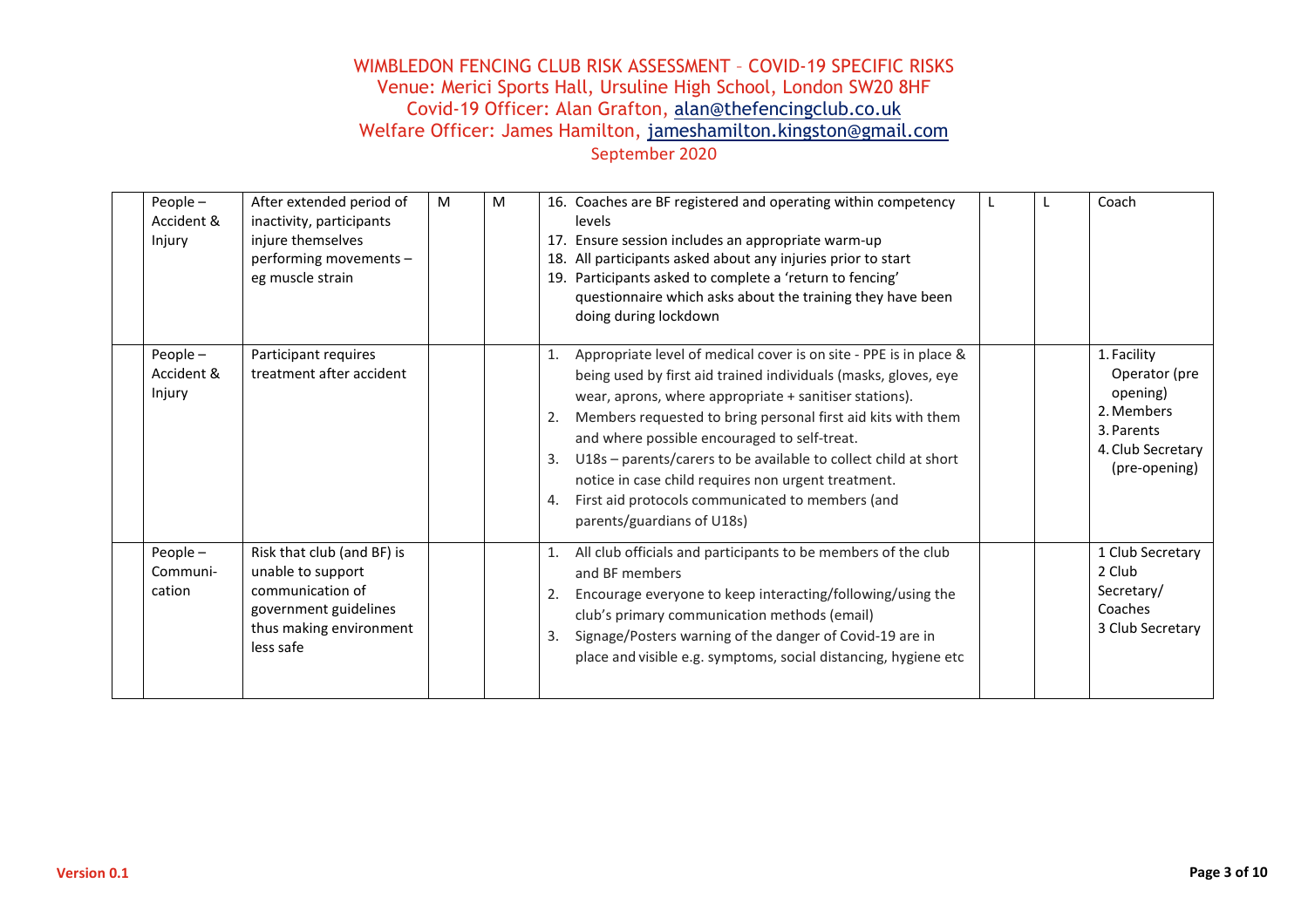| People | Risk that people<br>participate in session with<br>Covid-19 symptoms and<br>expose community further                                        | Encourage individuals to avoid public transport - if<br>1.<br>unavoidable use masks and gloves (gloves should be disposed<br>of prior to entry to session).<br>Online questionnaire/declaration form to be completed for<br>2.<br>each session prior to entry to session.<br>Participation records to be retained for all sessions<br>3.<br>If someone at the session is isolated with symptoms or are a<br>4.<br>suspected Covid-19 case inform everyone who attended the<br>session.<br>Face coverings and mask liners to be used in accordance with<br>5.<br><b>BF</b> guidelines                                             | 2. Participants<br>3. Club treasurer<br>4. Club treasurer                     |
|--------|---------------------------------------------------------------------------------------------------------------------------------------------|----------------------------------------------------------------------------------------------------------------------------------------------------------------------------------------------------------------------------------------------------------------------------------------------------------------------------------------------------------------------------------------------------------------------------------------------------------------------------------------------------------------------------------------------------------------------------------------------------------------------------------|-------------------------------------------------------------------------------|
| People | Risk that participants<br>cannot be easily contacted<br>by club/authorities in the<br>event a participant has a<br>subsequent positive test | Club membership records up to date<br>1.<br>All members are BF members<br>2.<br>Club has an emergency procedure and communications plan<br>3.<br>in place to alert participants, support and signpost them.<br>Includes welfare officer contact details.<br>Club has in place a system to ensure that accurate attendee<br>4.<br>records are kept, identifying which attendee participated in<br>which session/group which is stored for a min of 21 days<br>NHS test and trace procedures are understood and permission<br>5.<br>in place to share contact details and attendee lists in<br>accordance with the NHS procedures. | Coaches &<br>4.<br>Club<br>treasurer<br>5.<br>Attendee &<br>Club<br>treasurer |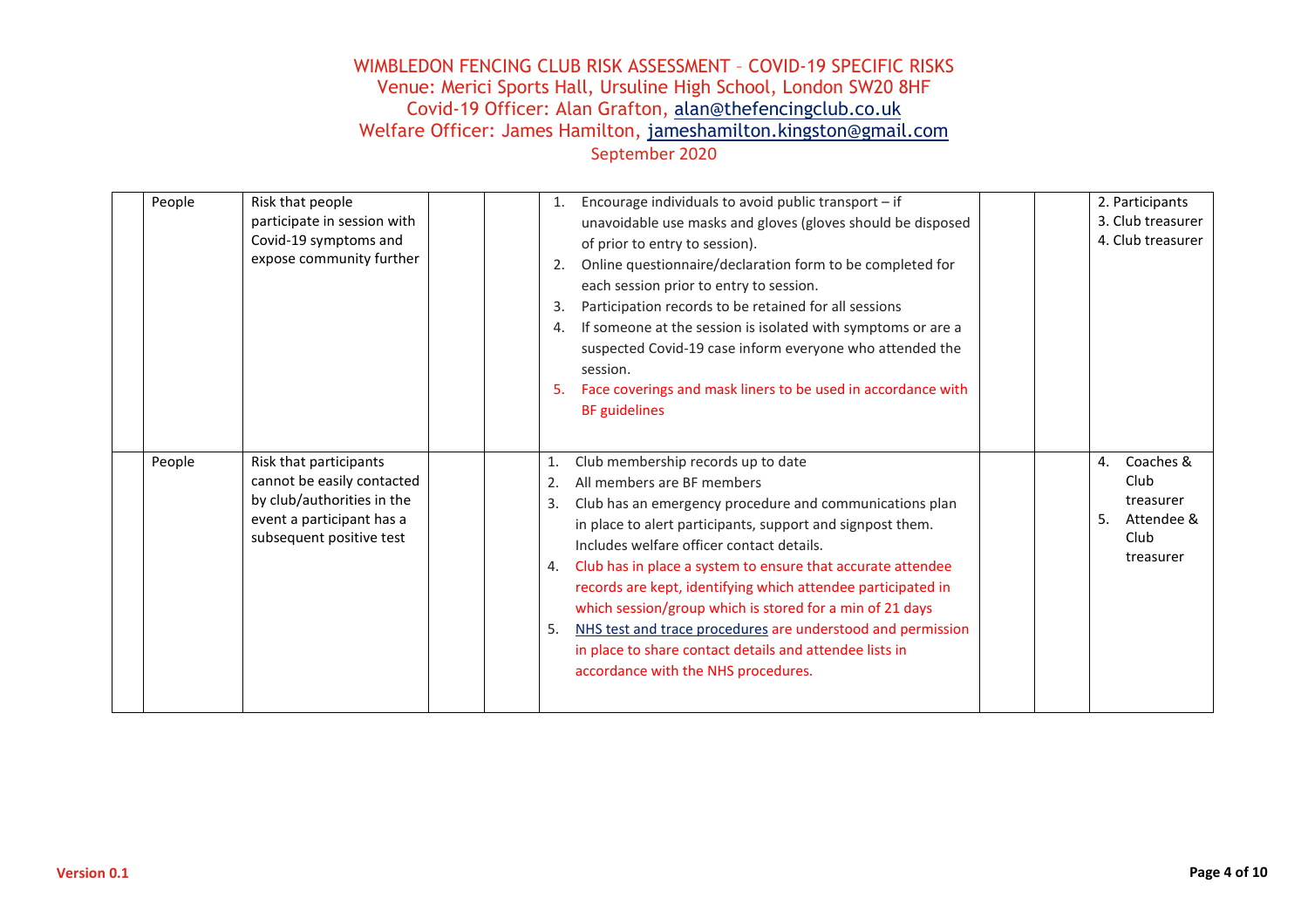| People              | Personal Hygiene<br>standards                                                                 | Hygiene procedures communicated to all participants<br>1.<br>a. Cough or sneeze into your elbow or into a tissue.<br>b. Use only single-use tissues and dispose of them in<br>pedal-operated covered garbage cans.<br>Avoid touching your face with your hands.<br>$\mathsf{C}$ .<br>d. Wash hands before and after every session (use hand<br>sanitisers if washing facilities not available)<br>Individuals to bring own hand sanitisers<br>2.<br>Club/Facility to provide sanitiser stations at entry and exit<br>3.<br>All participants encouraged to shower and wash clothes<br>4.<br>(including gloves) and clean personal equipment after each<br>session.<br>Personal hygiene reminders to be given by coaches at start<br>5.<br>and end of each session<br>Posters up to remind club members to maintain hygiene<br>6.<br>standards | 1b Facility to<br>provide garbage<br>cans<br>5 Coaches<br>6 Covid-19<br>officer |
|---------------------|-----------------------------------------------------------------------------------------------|----------------------------------------------------------------------------------------------------------------------------------------------------------------------------------------------------------------------------------------------------------------------------------------------------------------------------------------------------------------------------------------------------------------------------------------------------------------------------------------------------------------------------------------------------------------------------------------------------------------------------------------------------------------------------------------------------------------------------------------------------------------------------------------------------------------------------------------------|---------------------------------------------------------------------------------|
| People-<br>Visitors | Presence of visitors and<br>spectators increase risk to<br>participants and club<br>officials | Online questionnaire/declaration form to be completed for<br>1.<br>each session for all visitors prior to entry to salle.<br>Seating for visitors is spaced 2m apart OR - No space available<br>2.<br>for visitors - (additional nominated club welfare officer/adult<br>must be present at all times for all sessions with U18s)                                                                                                                                                                                                                                                                                                                                                                                                                                                                                                            |                                                                                 |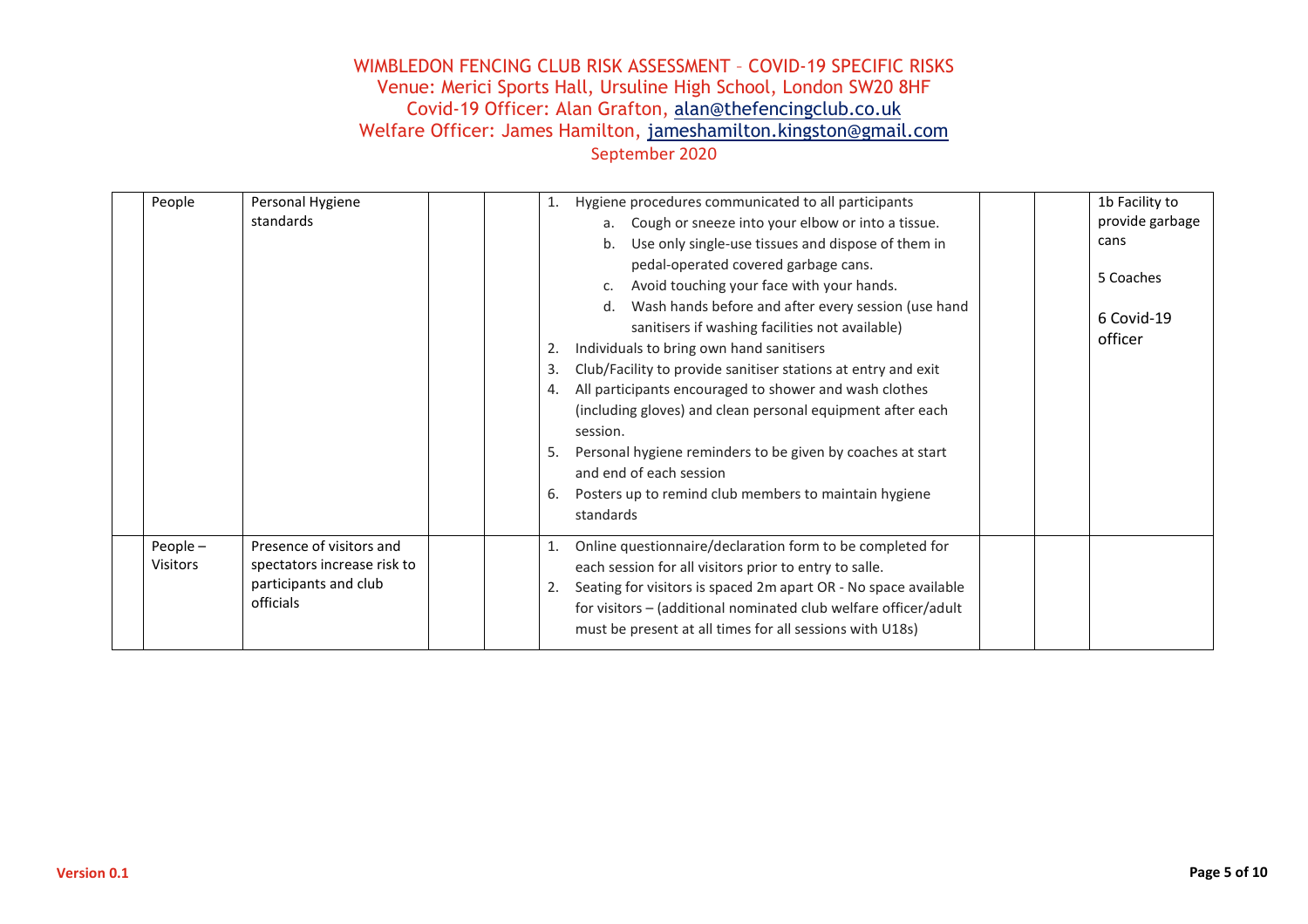| People $-$<br>Staff &<br><b>Officials</b> | Additional people (facility<br>staff, club officials, club<br>coaches) | 1.<br>2.<br>3.<br>4.       | Other than participants, only nominated officials and facility<br>staff allowed in the salle - increase management controls<br>Appropriate ratios of club officials to participants per session<br>to ensure social distancing and good coaching practice<br>Social distancing according to current government guidelines<br>is in (2m) is in place<br>Numbers of households participating in session is in line with<br>current government guidelines                          |  |  |
|-------------------------------------------|------------------------------------------------------------------------|----------------------------|---------------------------------------------------------------------------------------------------------------------------------------------------------------------------------------------------------------------------------------------------------------------------------------------------------------------------------------------------------------------------------------------------------------------------------------------------------------------------------|--|--|
| Equipment                                 | Risk that the equipment<br>facilitates the spread the<br>virus         | 1.<br>2.<br>3.<br>4.<br>5. | No sharing of equipment between members of different<br>households (unless they have been disinfected following<br>protocols between usage)<br>S&C equipment to be placed minimum 2mts apart<br>Disinfectant/anti-viral wipes to be made available for general<br>use<br>Protocol in place for use of spools/boxes. (remove fencing<br>glove, sanitise hands, touch equipment, sanitise hands,<br>replace fencing glove)<br>Outdoor sessions, avoid touching gates, benches etc |  |  |
| Environment                               | Density of people<br>breaches guidelines                               | 1.<br>2.                   | Plan of space/salle exists demonstrating maximum safe<br>numbers based on government guidelines (9.29m2 per<br>person) and how 2m social distancing can be maintained as<br>far as possible<br>Protocols over start and end of sessions to allow for social<br>distancing to be maintained during entry/exit/drop-off/pick-<br>up and communicated to all club members and parents/carers                                                                                       |  |  |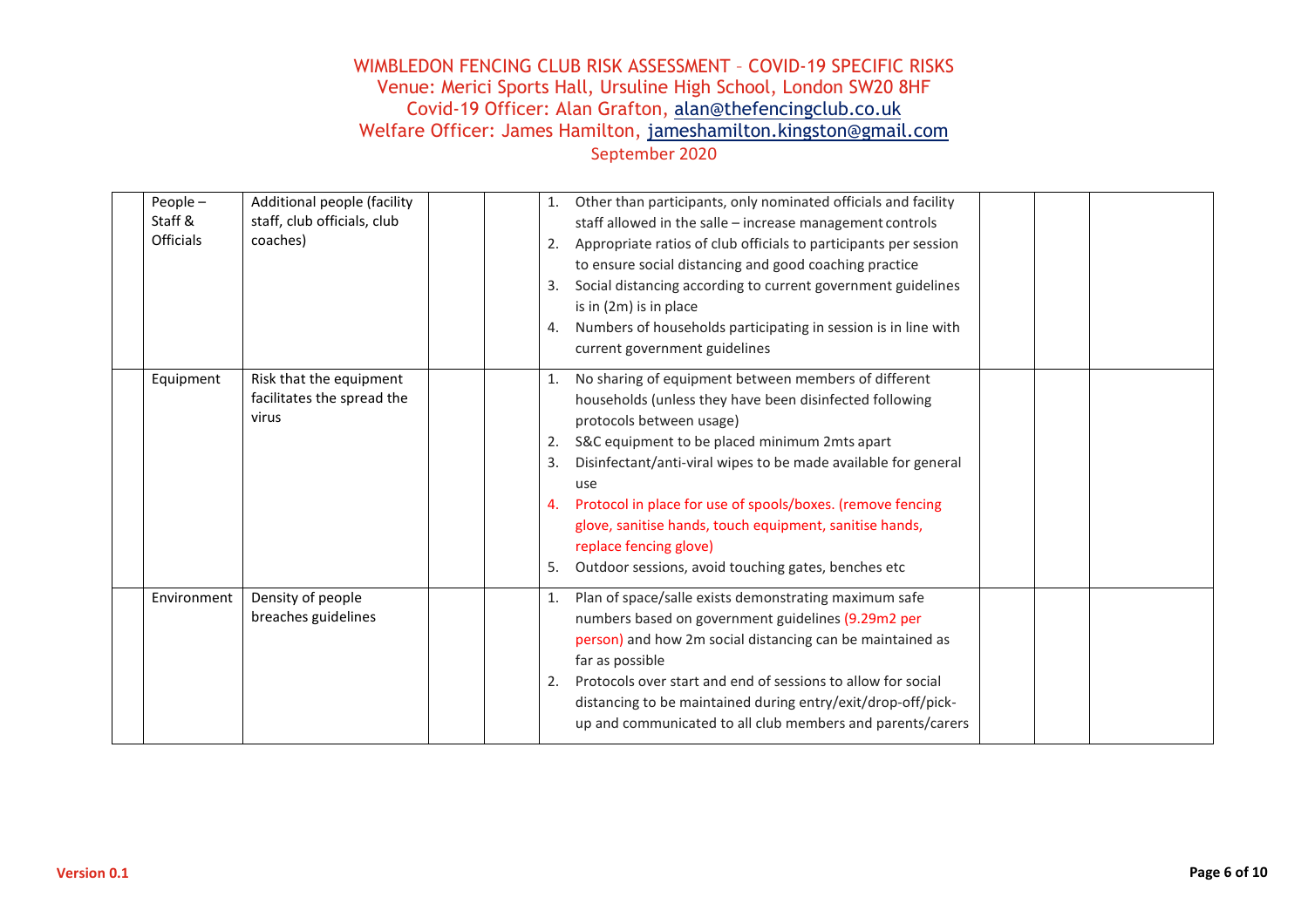| Environment | Usage of water fountains,<br>toilets and changing areas | 1.<br>2.<br>3.<br>4. | Participants requested to bring own water in personal bottles<br>- no water fountains etc.<br>Facility has protocols for usage of toilets and changing which<br>will be communicated in advance to all members.<br>Participants will be asked to turn up ready to participate to<br>avoid use of changing facilities<br>Showers/vending machines/water dispensers will be out of<br>action                                                                                                                      |  |  |
|-------------|---------------------------------------------------------|----------------------|-----------------------------------------------------------------------------------------------------------------------------------------------------------------------------------------------------------------------------------------------------------------------------------------------------------------------------------------------------------------------------------------------------------------------------------------------------------------------------------------------------------------|--|--|
| Environment | Entry/Exit and Seating                                  | 2.<br>3.             | Where possible ensure entry and exit routes in the building<br>are different<br>Limit lift usage to smaller number than the recommended max<br>to avoid close contact/maintain social distance<br>Reduce the seating capacity in any meeting rooms by<br>removing chairs to increase distance between participants to<br>required social distances when face to face meetings are<br>necessary.<br>4. Fire alarm testing prior to opening, procedures for evacuation<br>in place, maintaining social distancing |  |  |
| Environment | Ventilation (Indoor<br>spaces)                          | 1.<br>2.<br>3.       | Keep ventilation/toilet/lift well fans on continuously<br>Open windows where possible to ventilate the area<br>Leave doors (not fire doors) wedged open and close at the end<br>of the working day. (signage in place to avoid ventilation<br>opportunities to be used as entry points for unauthorised<br>people)                                                                                                                                                                                              |  |  |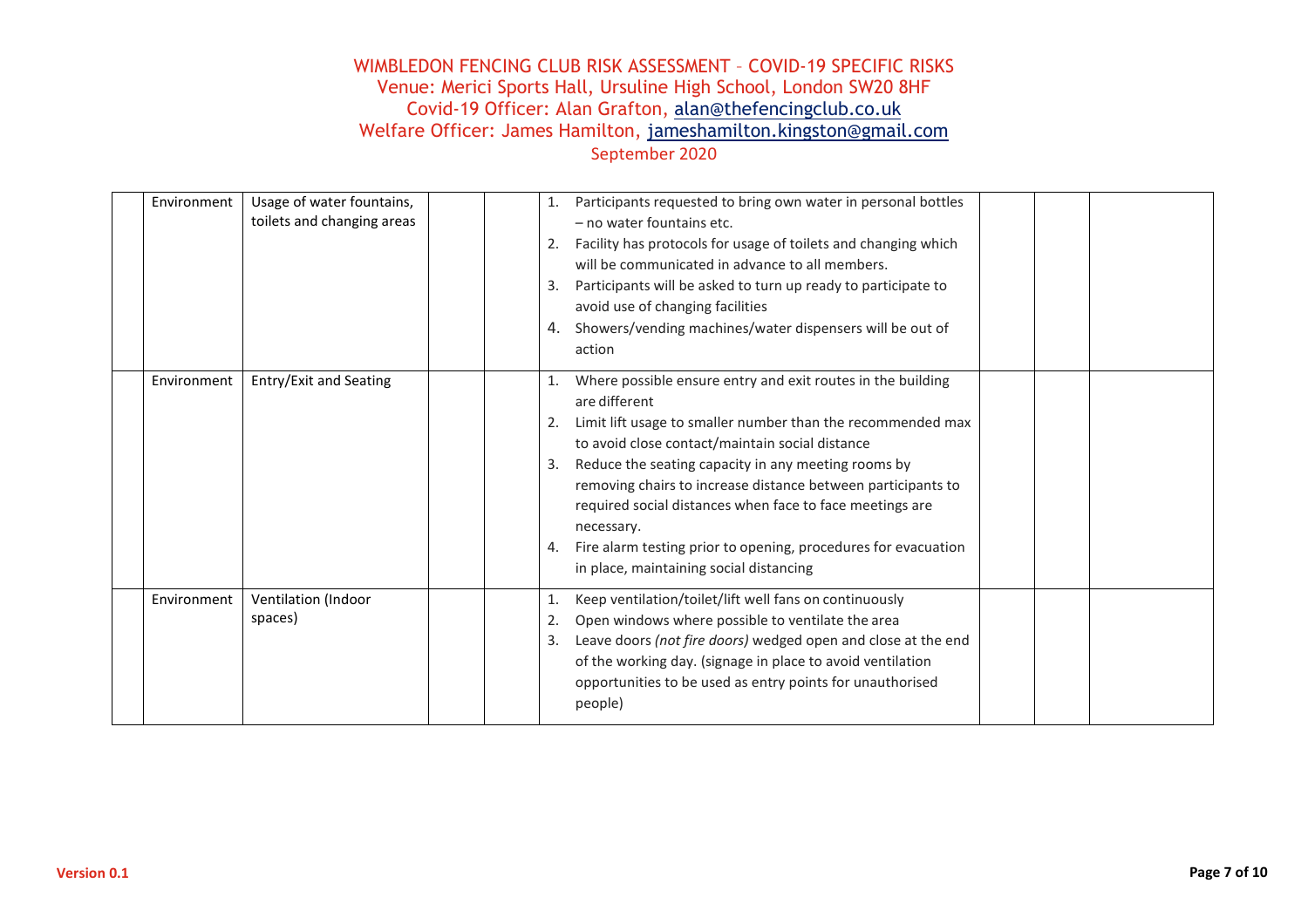| Environment | Facility Cleaning (Indoor)      | 2.<br>3.<br>4.<br>5.<br>6. | 1. Prior to opening club a Deep Clean will have been completed<br>by facility management (NB check latest government guidance<br>and liaise with facility operator)<br>Confirm that cleaning will be completed pre and post each<br>opening day<br>Request that facility put a cleaning record to be placed in each<br>room - detailing what is to be cleaned<br>No personal equipment to be left in salle to allow cleaning<br>Disinfectant wipes to be made available for general use<br>Door handles, light switches, equipment to be wiped between<br>each session                                                                                                                                                    |  |  |
|-------------|---------------------------------|----------------------------|---------------------------------------------------------------------------------------------------------------------------------------------------------------------------------------------------------------------------------------------------------------------------------------------------------------------------------------------------------------------------------------------------------------------------------------------------------------------------------------------------------------------------------------------------------------------------------------------------------------------------------------------------------------------------------------------------------------------------|--|--|
| Activity    | Activity breaches<br>guidelines | 1.<br>3.<br>4.<br>6.       | No hand shaking at any time<br>2. Fencing activity at all times to be in accordance with BF<br>guidelines.<br>Reminders will be posted in salle and coach will do pre-session<br>briefing which includes description of permitted activity<br>All sessions contents to be pre-planned by coaches in<br>accordance with their competency levels and checked for<br>compliance (with Club, BF, government guidelines).<br>5. Where density of people in an indoor space is near the limits<br>that social distancing and maximum occupancy (9.29m2 per<br>person) will allow, sessions will not be highly aerobic -<br>avoiding high intensity<br>Use of face coverings mask liners in accordance with PHE/BF<br>guidelines |  |  |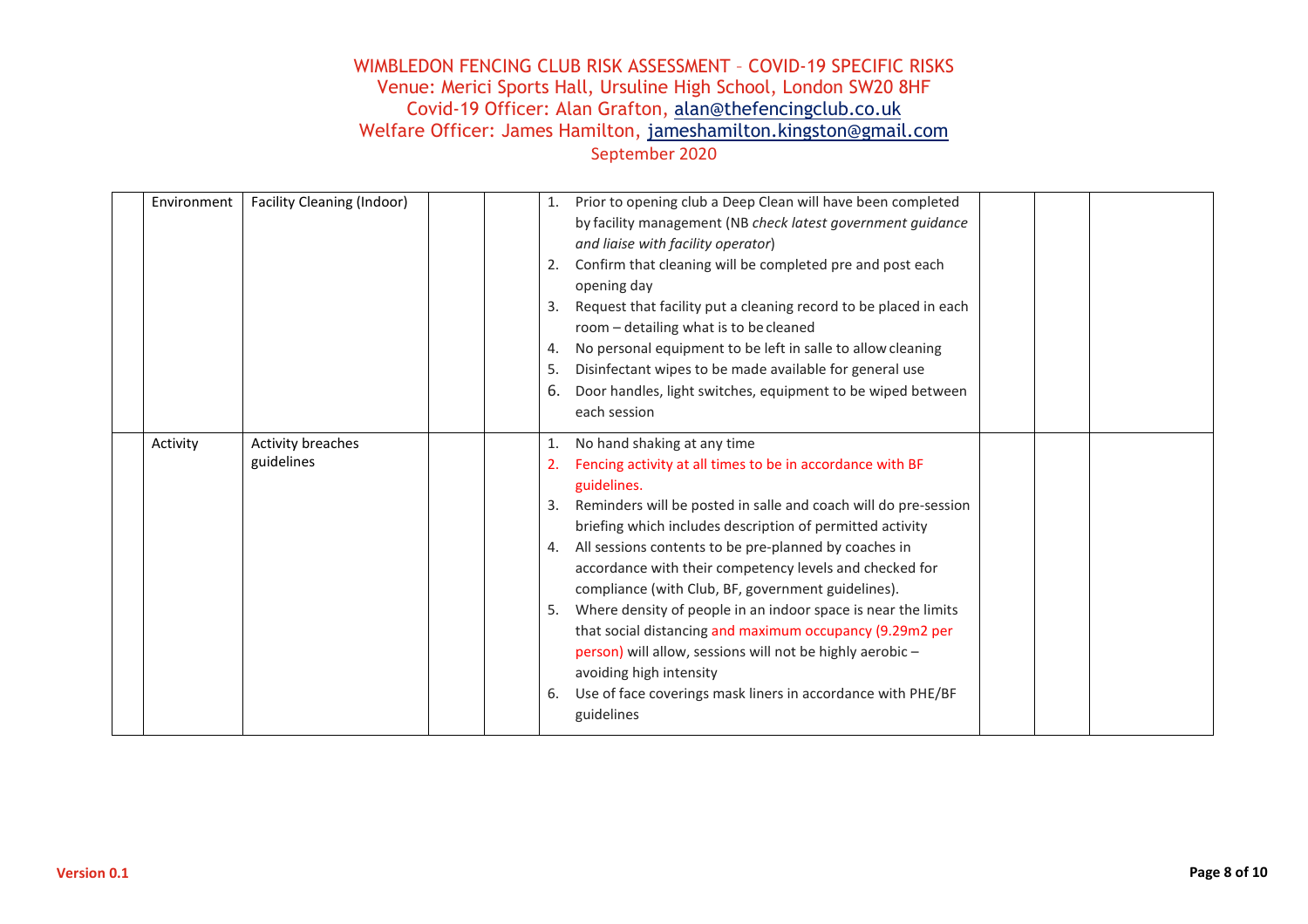| Safeguarding<br>& Welfare                       | Mental health of members<br>that might not be able to<br>return to club - due to<br>shielding/isolation                                                                          | 1.<br>2.<br>3.<br>4.<br>5. | Continue online training sessions (adhering to BF online<br>session guidelines)<br>Continue online social evenings<br>Avoid negative priming in emails - in these 'terrible times',<br>'disaster'<br>Keep in contact with members regularly<br>All coaches and club officials to do free mental health<br>awareness training available through BF website. |  |  |
|-------------------------------------------------|----------------------------------------------------------------------------------------------------------------------------------------------------------------------------------|----------------------------|------------------------------------------------------------------------------------------------------------------------------------------------------------------------------------------------------------------------------------------------------------------------------------------------------------------------------------------------------------|--|--|
| Safeguarding<br>& Welfare                       | Time away from sport<br>increases risk of historic<br>disclosures                                                                                                                | 1.<br>2.<br>3.             | Be aware of changes in behaviour,<br>Ask people 'Are you OK'<br>Reach out to people who have 'disappeared' - through<br>parents contact details for U18s.                                                                                                                                                                                                  |  |  |
| Safeguarding<br>& Welfare -<br>Mental<br>Health | Parents or Athletes having<br>an unrealistic sense of<br>what (and how fast) a<br>'return to competition'<br>will happen putting<br>unnecessary stress on<br>athletes to achieve | 1.                         | Coach to do a session with parents of athletes and athletes<br>seeking BYC & GBR qualification to set expectations                                                                                                                                                                                                                                         |  |  |
| Other                                           | Exchange of Cash<br>increases risk of<br>transmission                                                                                                                            | 1.<br>2.                   | Make sessions available online through Fibodo (online<br>payment facilities available)<br>Contact bank to get a contactless machine for club<br>account/download cashless app.                                                                                                                                                                             |  |  |

**Date of Review:**